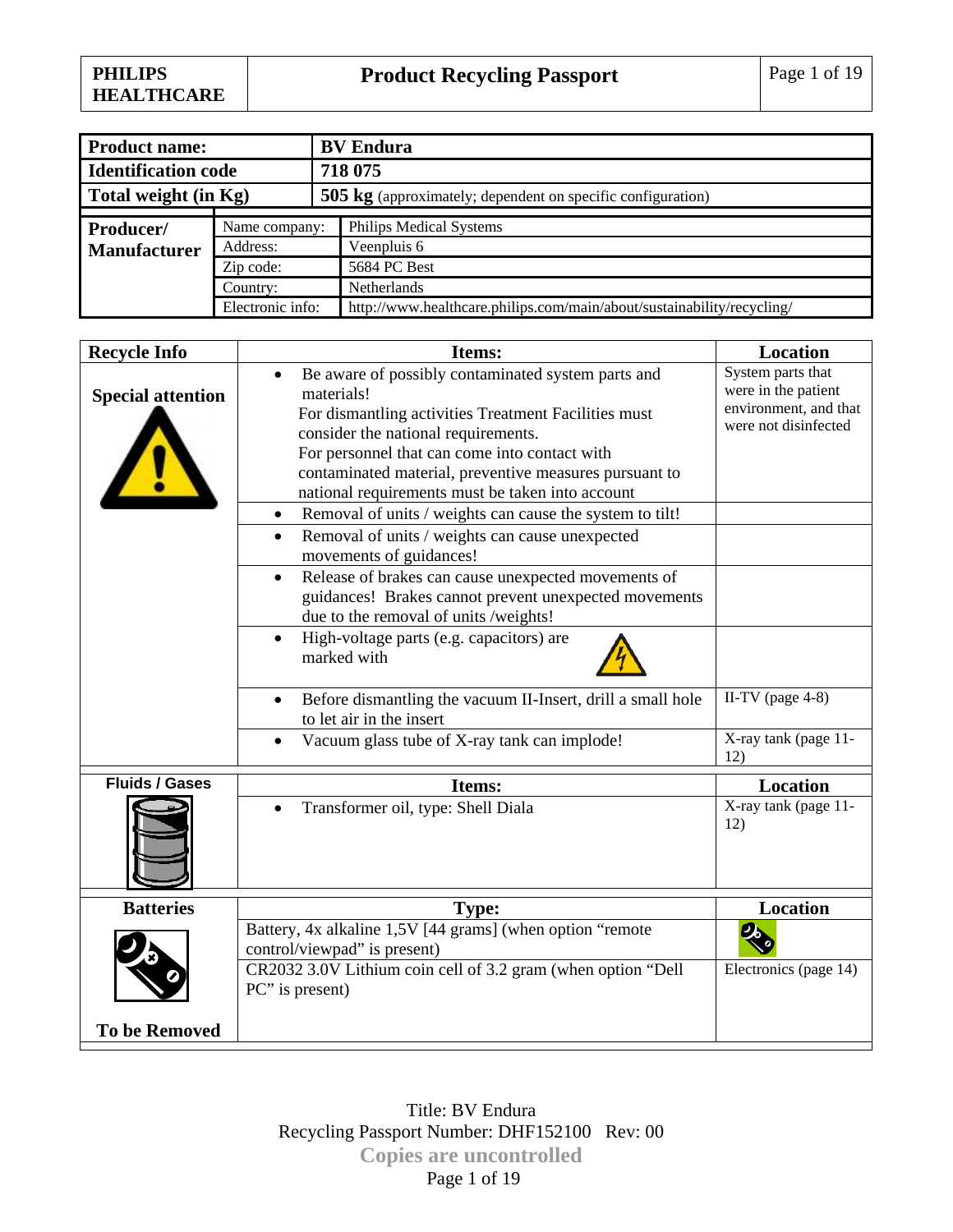|                      | <b>Substances:</b>                                            | Location                                                                                                            |
|----------------------|---------------------------------------------------------------|---------------------------------------------------------------------------------------------------------------------|
| <b>Hazardous</b>     | Lead balance weight                                           | Page 3                                                                                                              |
|                      | (9 kg for BV Endura 12")                                      |                                                                                                                     |
| <b>To be Removed</b> | Lead (Pb) for X-ray shielding                                 | II-TV (page $4-8$ )<br>Grid (page 9)<br>X-ray cover (page 10)<br>$X$ -ray tank (page 11-12)<br>Collimator (page 13) |
|                      | Cadmium (Cd) inside the II-Insert on the glass output window. | II-TV (page $4-8$ )                                                                                                 |
|                      | Mercury (Hg) in specific LCD screens, when these LCD          | LCD screens (page 15-19)                                                                                            |
|                      | screens are present                                           |                                                                                                                     |

Note: to facilitate recycling, all plastic parts weighing > 50 grams are marked according to ISO11469 & ISO1043.

> Title: BV Endura Recycling Passport Number: DHF152100 Rev: 00 **Copies are uncontrolled**  Page 2 of 19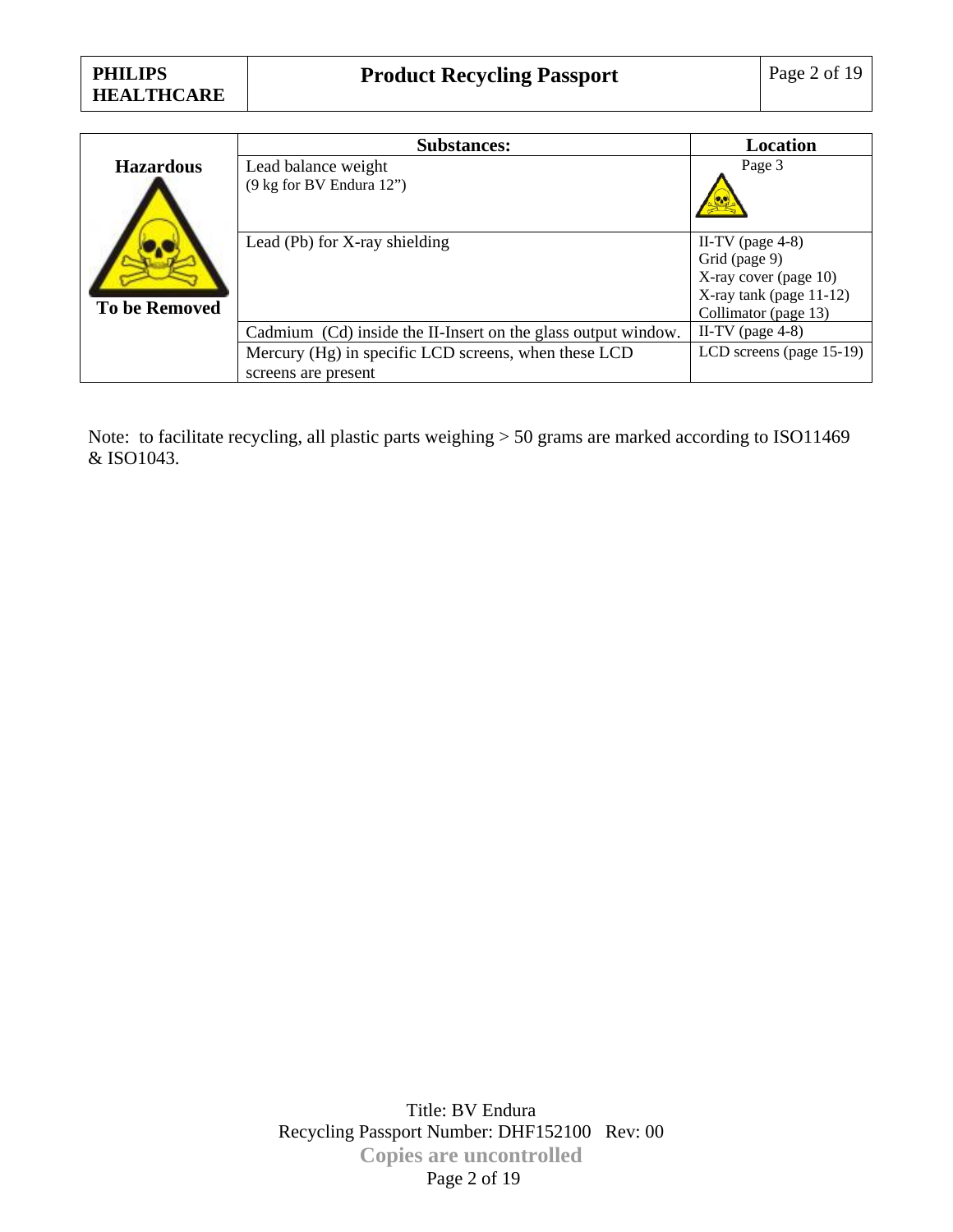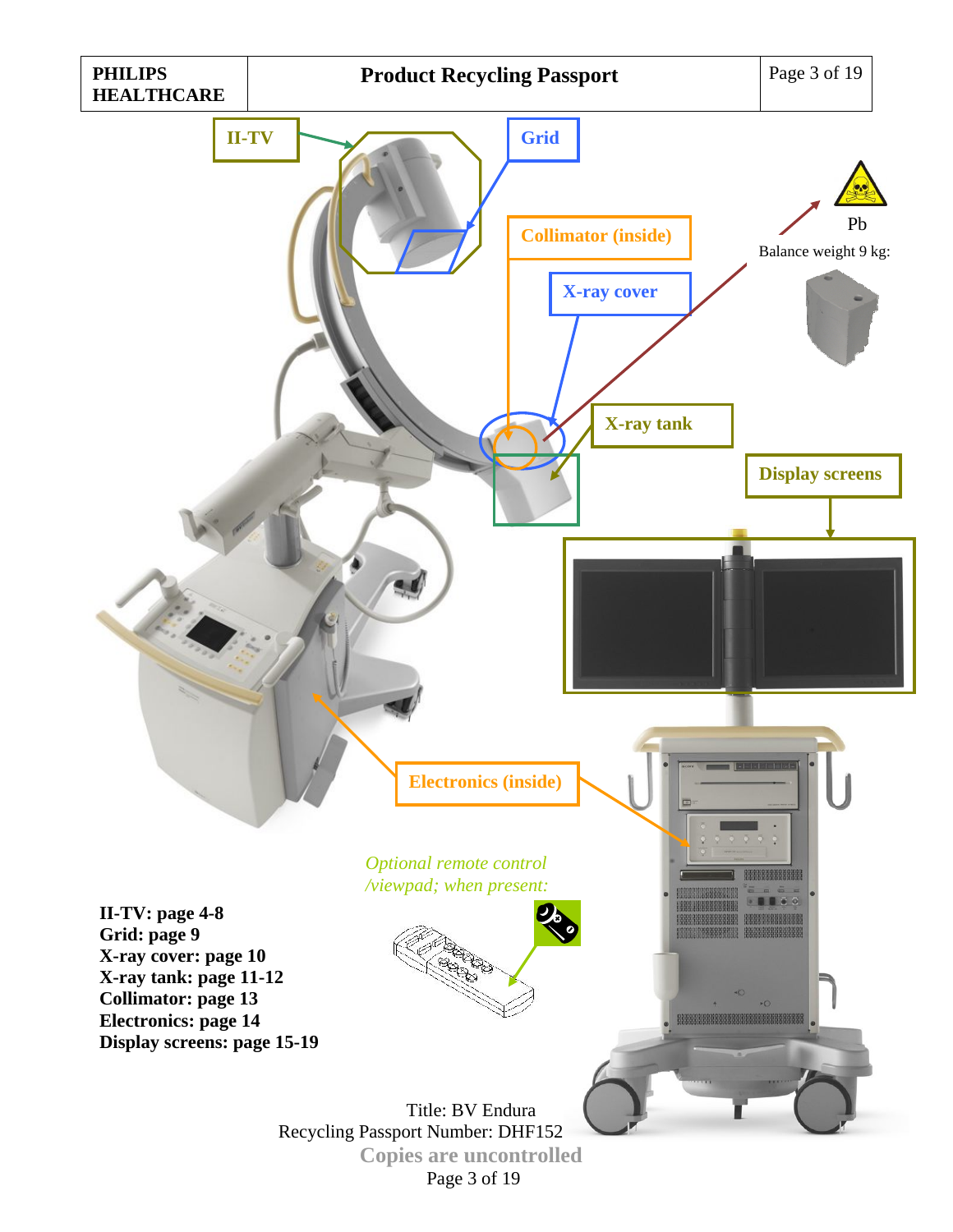| <b>PHILIPS</b>    |
|-------------------|
| <b>HEALTHCARE</b> |

# 9" II-TV:

| <b>Recycle Info</b>      | Items:                                                                 | <b>Location</b> |
|--------------------------|------------------------------------------------------------------------|-----------------|
| <b>Special attention</b> | Before dismantling the vacuum II-Insert, drill a small hole to let air |                 |
|                          | in the insert                                                          |                 |
|                          |                                                                        |                 |
| <b>Hazardous</b>         | <b>Substances:</b>                                                     | Location        |
|                          | Lead $(Pb)$                                                            | 1, page 4-5     |
|                          | Cadmium (Cd) inside the II-Insert on the glass output window.          | 2, page 4-5     |
| <b>To be Removed</b>     |                                                                        |                 |



See detail A

Title: BV Endura Recycling Passport Number: DHF152100 Rev: 00 **Copies are uncontrolled**  Page 4 of 19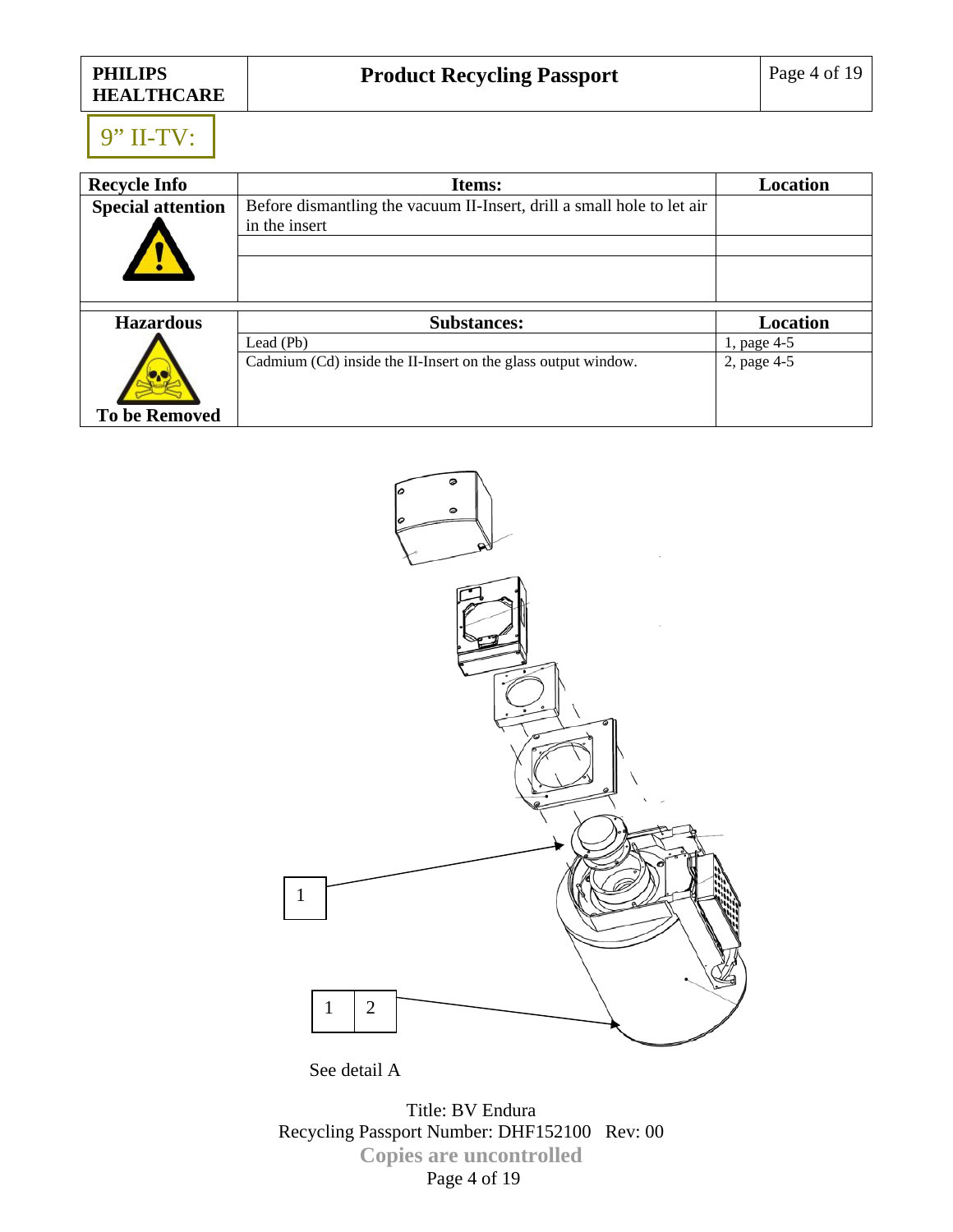

Title: BV Endura Recycling Passport Number: DHF152100 Rev: 00 **Copies are uncontrolled**  Page 5 of 19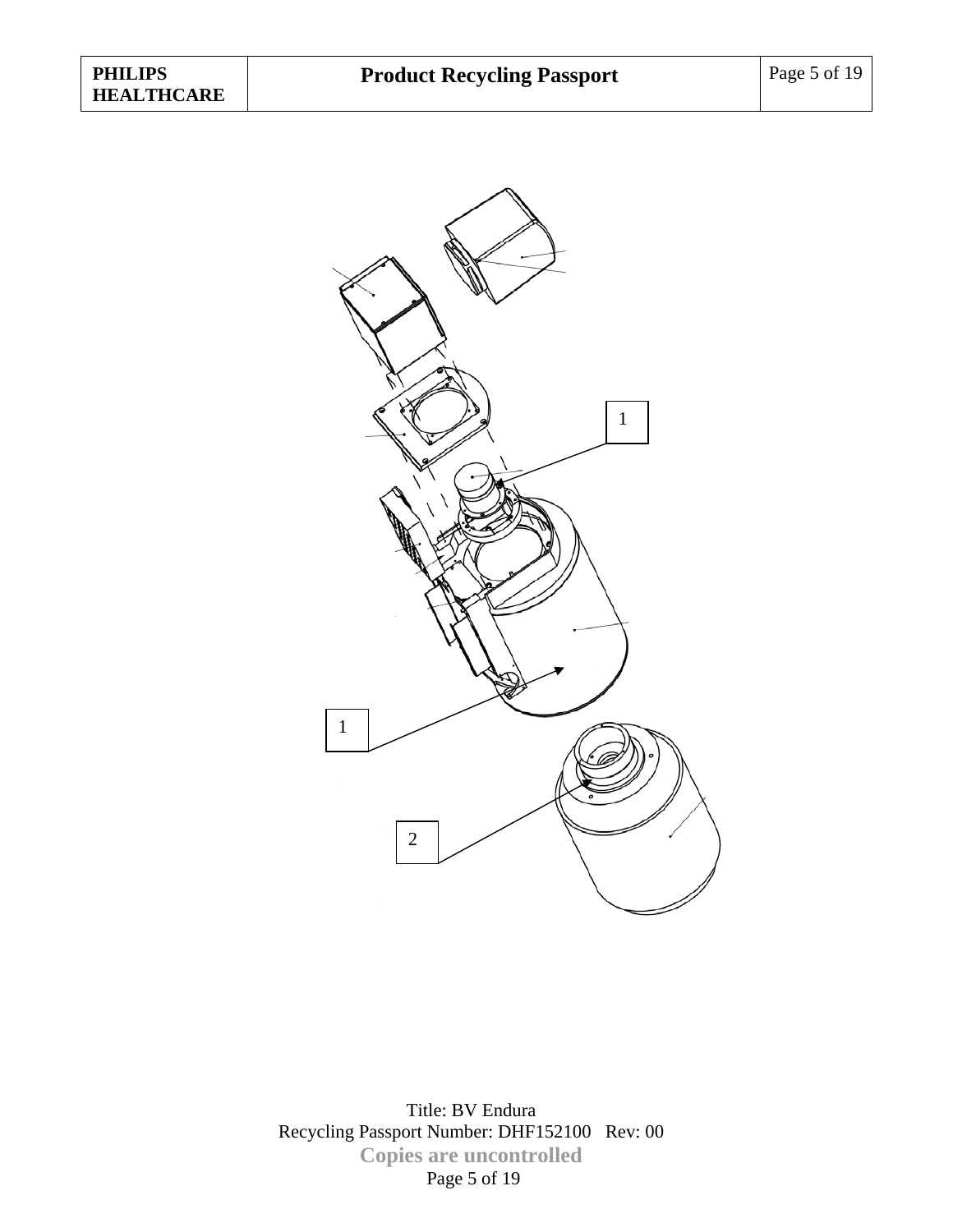

Title: BV Endura Recycling Passport Number: DHF152100 Rev: 00 **Copies are uncontrolled**  Page 6 of 19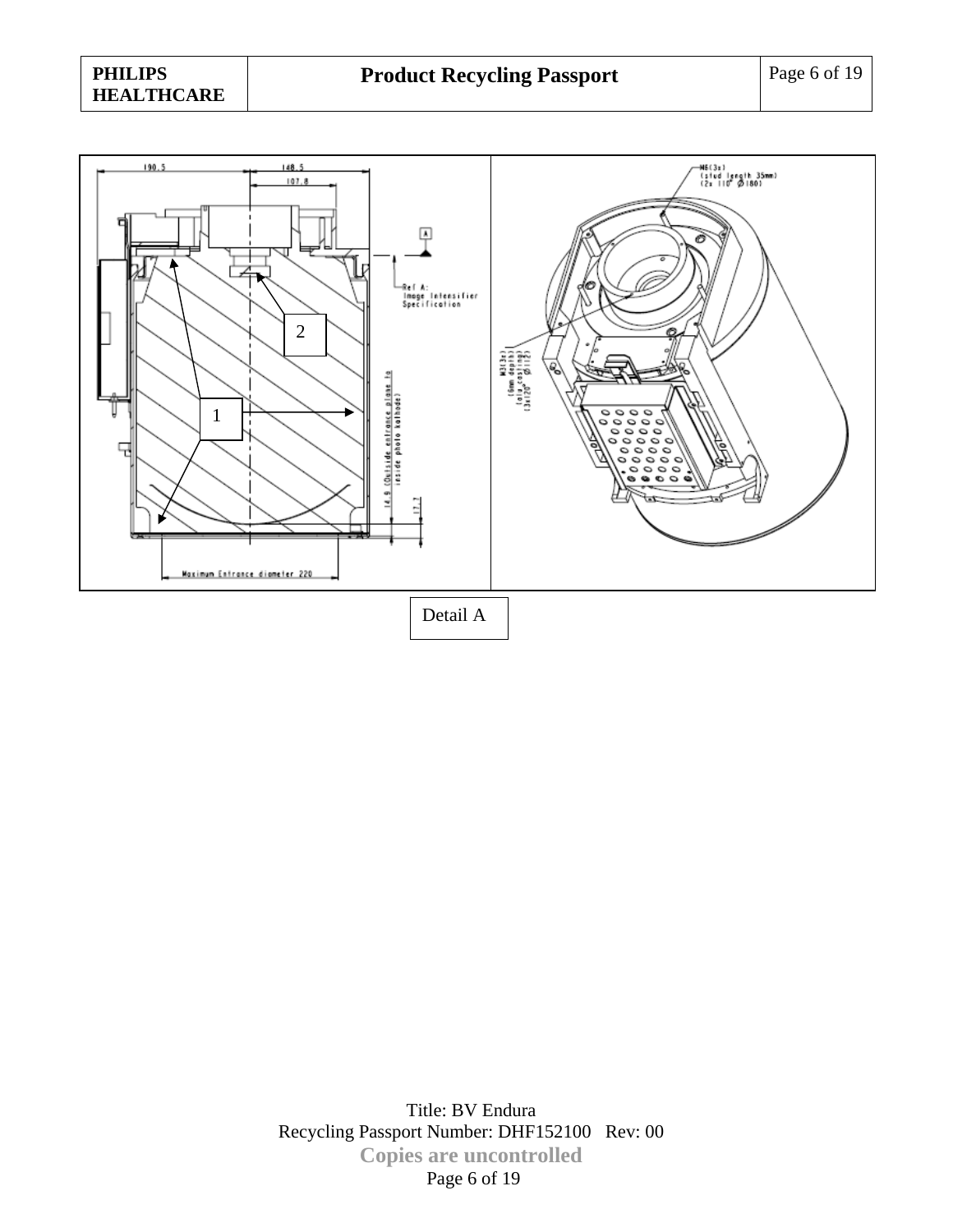### 12" II-TV:

| <b>Recycle Info</b>      | Items:                                                                 | Location        |
|--------------------------|------------------------------------------------------------------------|-----------------|
| <b>Special attention</b> | Before dismantling the vacuum II-Insert, drill a small hole to let air |                 |
|                          | in the insert                                                          |                 |
|                          |                                                                        |                 |
| <b>Hazardous</b>         | <b>Substances:</b>                                                     | <b>Location</b> |
|                          | Lead (Pb)                                                              | 1, page 7-8     |
|                          | Cadmium (Cd) inside the II-Insert on the glass output window.          | 2, page 7-8     |
| <b>To be Removed</b>     |                                                                        |                 |



Recycling Passport Number: DHF152100 Rev: 00 **Copies are uncontrolled**  Page 7 of 19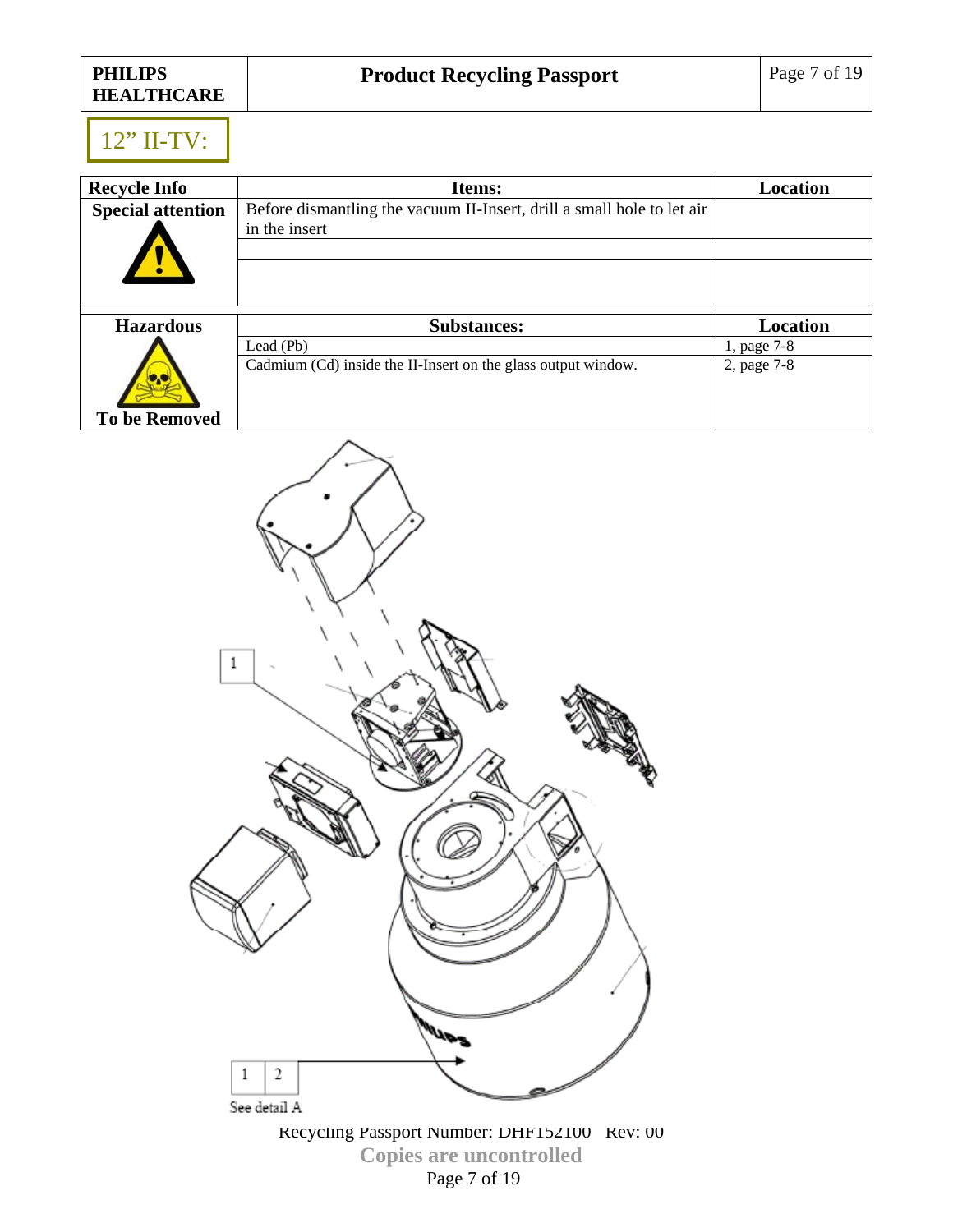

Title: BV Endura Recycling Passport Number: DHF152100 Rev: 00 **Copies are uncontrolled**  Page 8 of 19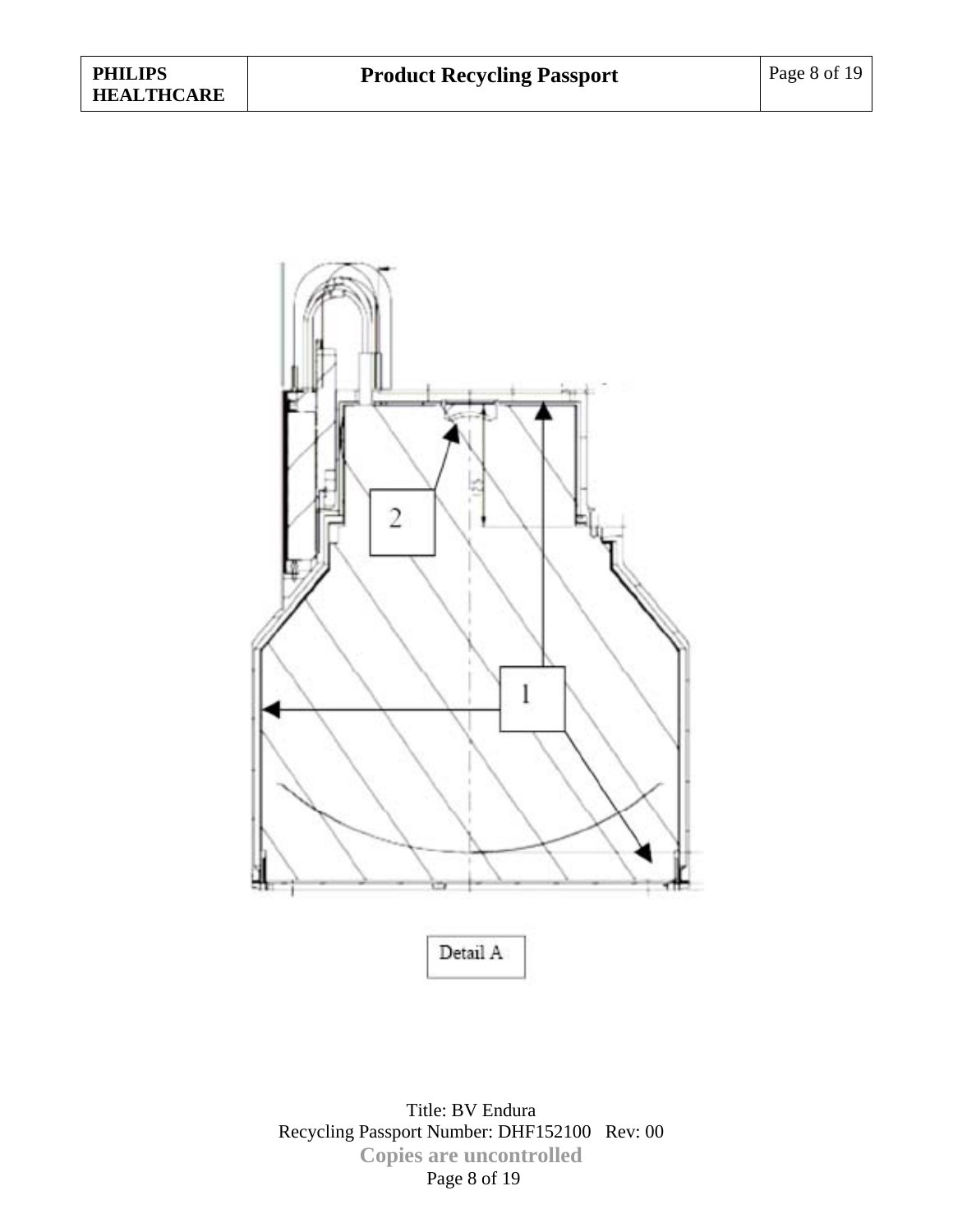| <b>PHILIPS</b><br><b>HEALTHCARE</b> | <b>Product Recycling Passport</b> | Page 9 of 19                    |
|-------------------------------------|-----------------------------------|---------------------------------|
| Grid:                               |                                   |                                 |
| <b>Hazardous</b>                    | <b>Substances:</b>                | <b>Location</b>                 |
| <b>To be Removed</b>                | Lead (Pb 99,5%)                   | Enclosed between<br>coverplates |



*Example larger and smaller grid (only 1 present in system)* 



Recycling Passport Number: DHF152100 Rev: 00 **Copies are uncontrolled**  Page 9 of 19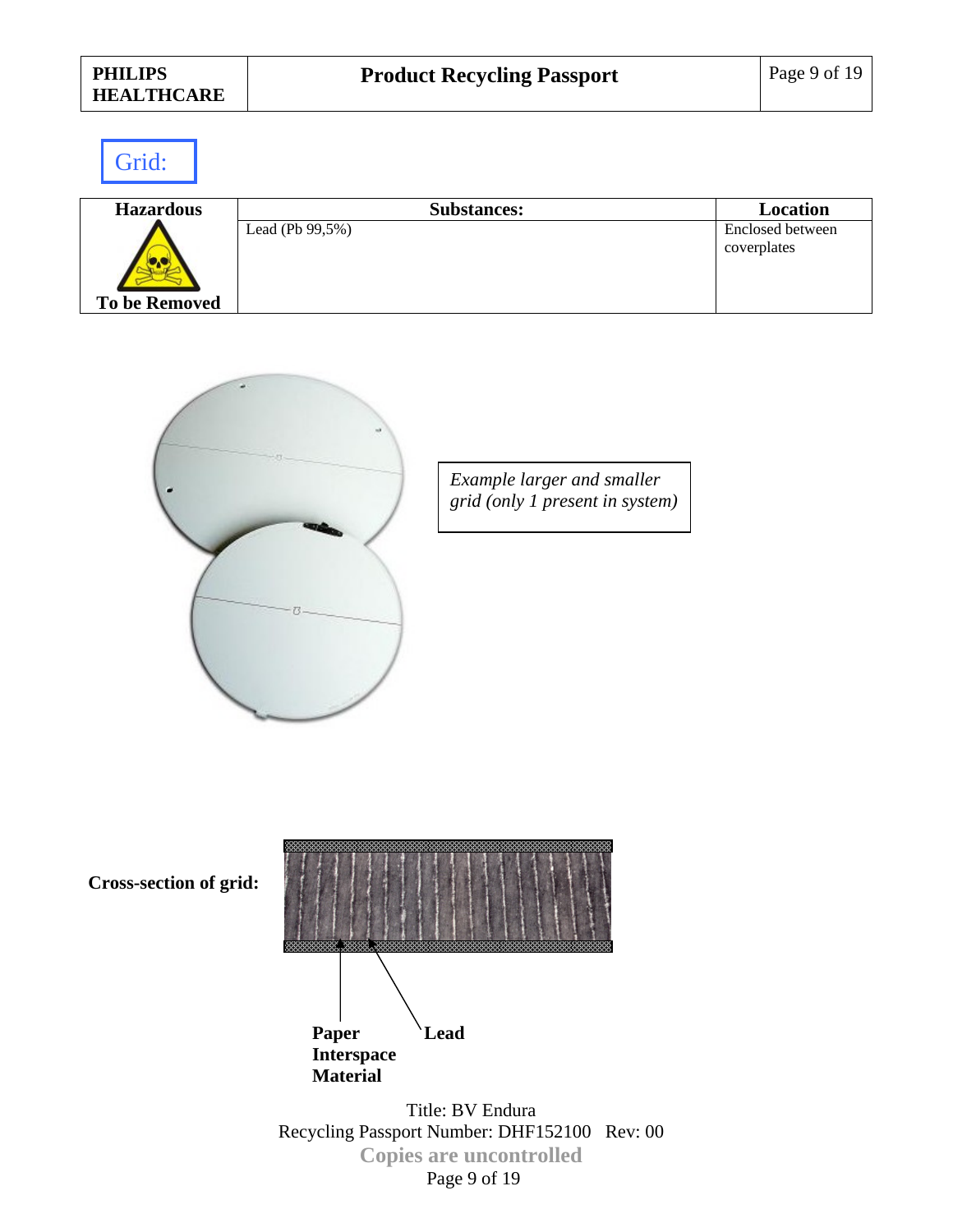X-ray cover:

| <b>Hazardous</b>     | <b>Substances:</b>  | Location             |
|----------------------|---------------------|----------------------|
|                      | Lead (Pb $99,5\%$ ) | Glued at inside; see |
|                      |                     | photo below          |
|                      |                     |                      |
|                      |                     |                      |
| <b>To be Removed</b> |                     |                      |

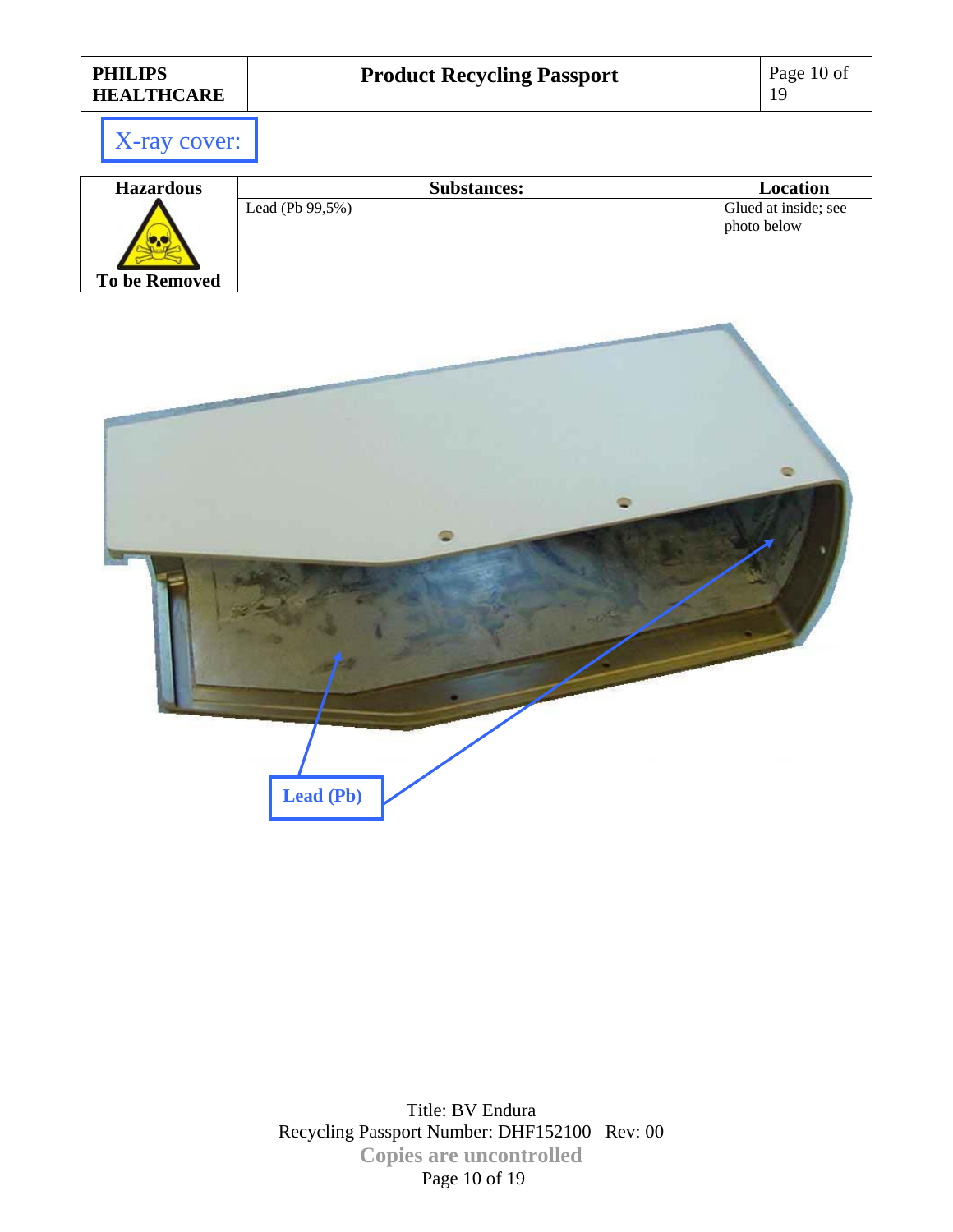X-ray tank:

| <b>Recycle Info</b>      | Items:                                                                                     | <b>Location</b>        |
|--------------------------|--------------------------------------------------------------------------------------------|------------------------|
| <b>Special attention</b> | Vacuum glass tube of X-ray tank can implode!                                               | See next figure 3 (2)  |
| <b>Fluids / Gases</b>    | Items:                                                                                     | <b>Location</b>        |
|                          | Transformer oil, type: Shell Diala<br>(This High Voltage-transformer oil contains no PCBs) | See next figure 1 (1)  |
| <b>Hazardous</b>         | <b>Substances:</b>                                                                         | <b>Location</b>        |
|                          | Lead (Pb)                                                                                  | See next figure 2 (1)  |
|                          | Lead (Pb) / steel compound                                                                 | See next figure 2 (2)  |
|                          | Lead (Pb) as x-ray shielding                                                               | See next figure 3 (1)  |
| <b>To be Removed</b>     | Lead (Pb) / steel compound                                                                 | See next figure $4(1)$ |
|                          |                                                                                            |                        |

| steel, iron                   | iron, low alloy $(<5%)$          | 0,56   | ΚG        |
|-------------------------------|----------------------------------|--------|-----------|
|                               | iron, high alloy $(>5%)$         | 0,36   | ΚG        |
| steel, iron                   |                                  | 0,92   | KG        |
| nonferrous metals and alloys  | aluminum, -alloy                 | 5,87   | ΚG        |
|                               | copper, -alloy                   | 0,052  | ΚG        |
| nonferrous metals and alloys  |                                  | 5,922  | <b>KG</b> |
| glass / ceramics              | glass                            | 0,005  | ΚG        |
| glass / ceramics              |                                  | 0,005  | <b>KG</b> |
| plastics / organic substances | loil                             | 3,5    | ΚG        |
|                               | elastomer                        | 0,53   | ΚG        |
|                               | thermoset                        | 0,26   | ΚG        |
|                               | thermoplastic                    | 0,22   | ΚG        |
| plastics / organic substances |                                  | 4,51   | KG        |
| standard parts                | other electronic powered devices | 0,912  | ΚG        |
|                               | X-ray tubes                      | 0,502  | ΚG        |
|                               | mounting parts, attaching part   | 0,091  | ΚG        |
|                               | printed circuit boards           | 0,04   | KG        |
| standard parts                |                                  | 1,545  | KG        |
|                               | lead and -compounds (cables and  |        |           |
| relevant materials            | Printed Circuit Boards excepted) | 0,907  | ΚG        |
| relevant materials            |                                  | 0,907  | KG        |
| <b>TOTAL:</b>                 |                                  | 13,809 | <b>KG</b> |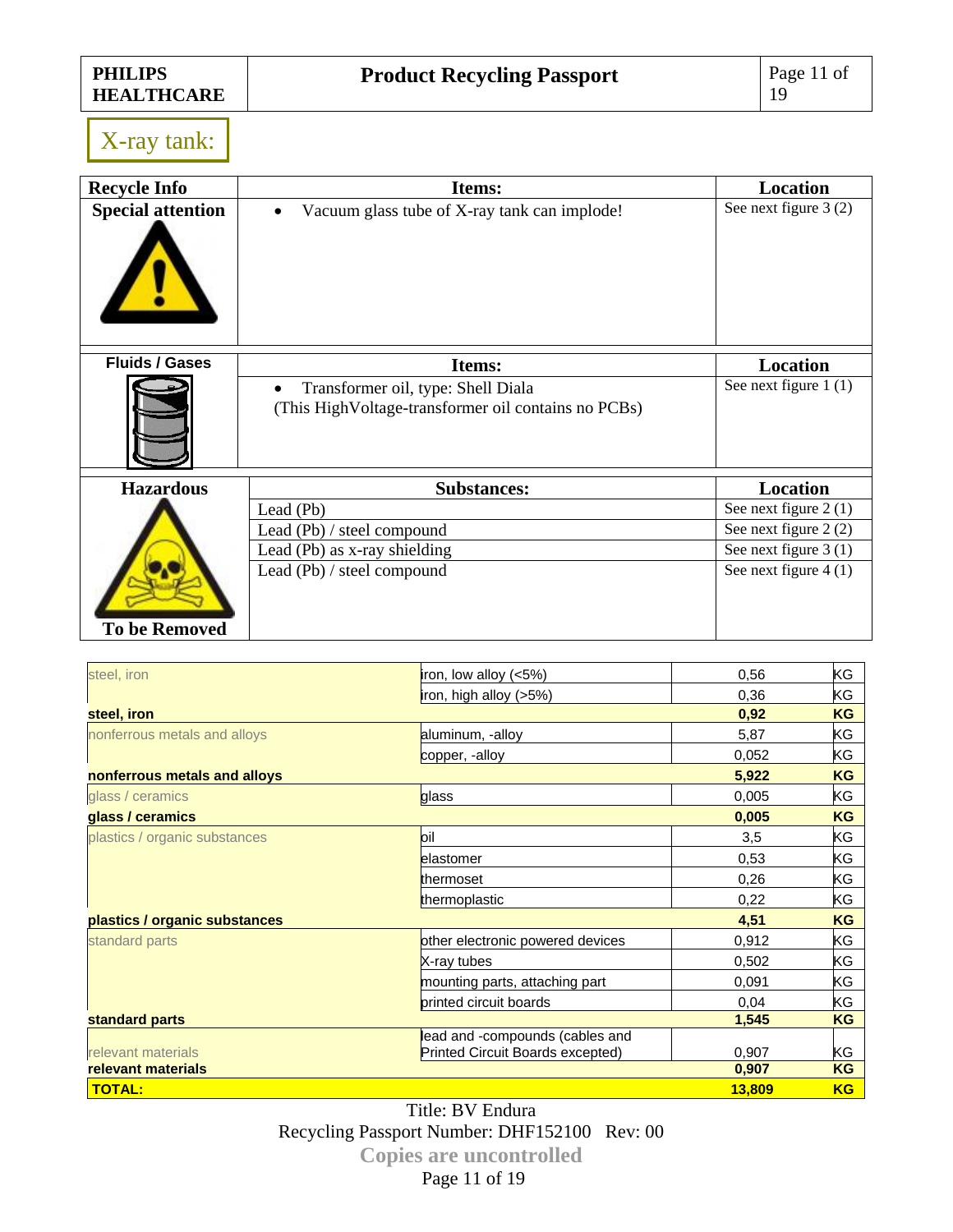

Page 12 of 19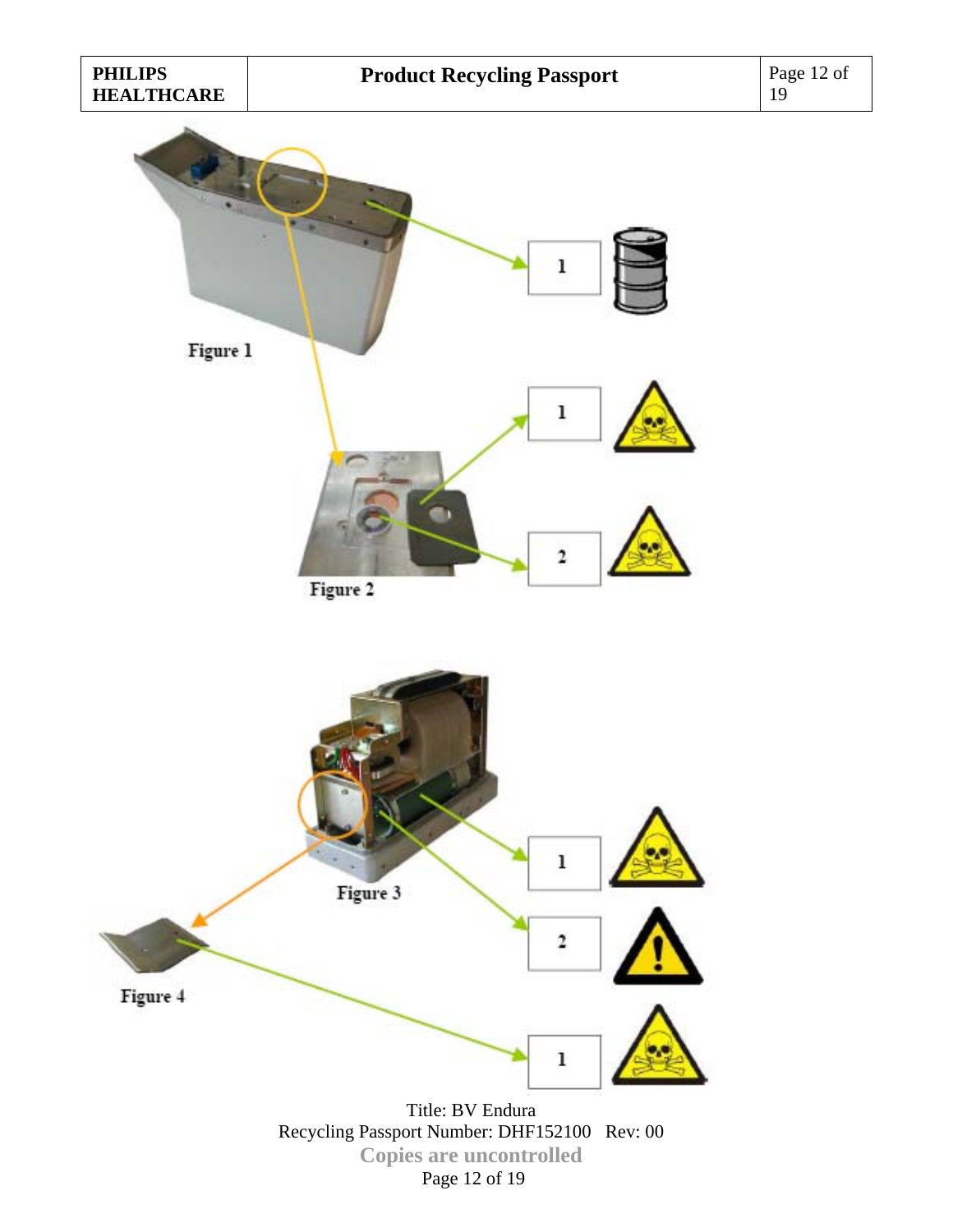### Collimator:

| <b>Hazardous</b>     | <b>Substances:</b>                 | Location                                                          |
|----------------------|------------------------------------|-------------------------------------------------------------------|
| <b>To be Removed</b> | Lead (Pb 99,5%); $0,42 \text{ kg}$ | Ring of lead, lead on<br>shutters and wedges;<br>See photo below. |





Title: BV Endura Recycling Passport Number: DHF152100 Rev: 00 **Copies are uncontrolled**  Page 13 of 19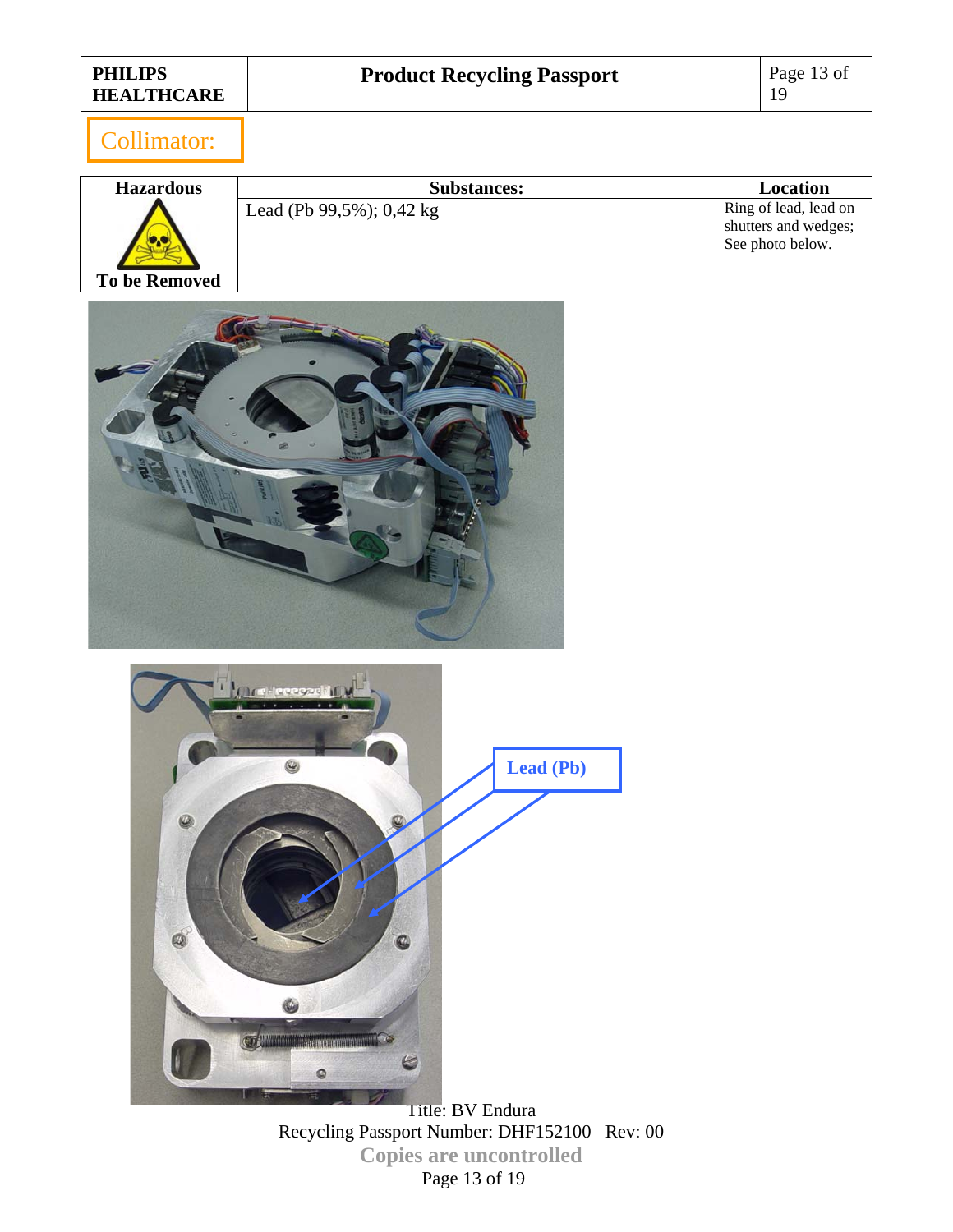| <b>PHILIPS</b><br><b>HEALTHCARE</b> | <b>Product Recycling Passport</b> | Page 14 of |
|-------------------------------------|-----------------------------------|------------|
|-------------------------------------|-----------------------------------|------------|

Electronics:

| <b>Batteries</b>     | <b>Type:</b>                                                                                                                              | Location                   |
|----------------------|-------------------------------------------------------------------------------------------------------------------------------------------|----------------------------|
|                      | CR2032 3.0V Lithium coin cell of 3.2 gram (when option<br>"Dell PersonalComputer" [Philips-indication: Viewforum<br>hardware] is present) | In Dell PC when<br>present |
| <b>To be Removed</b> |                                                                                                                                           |                            |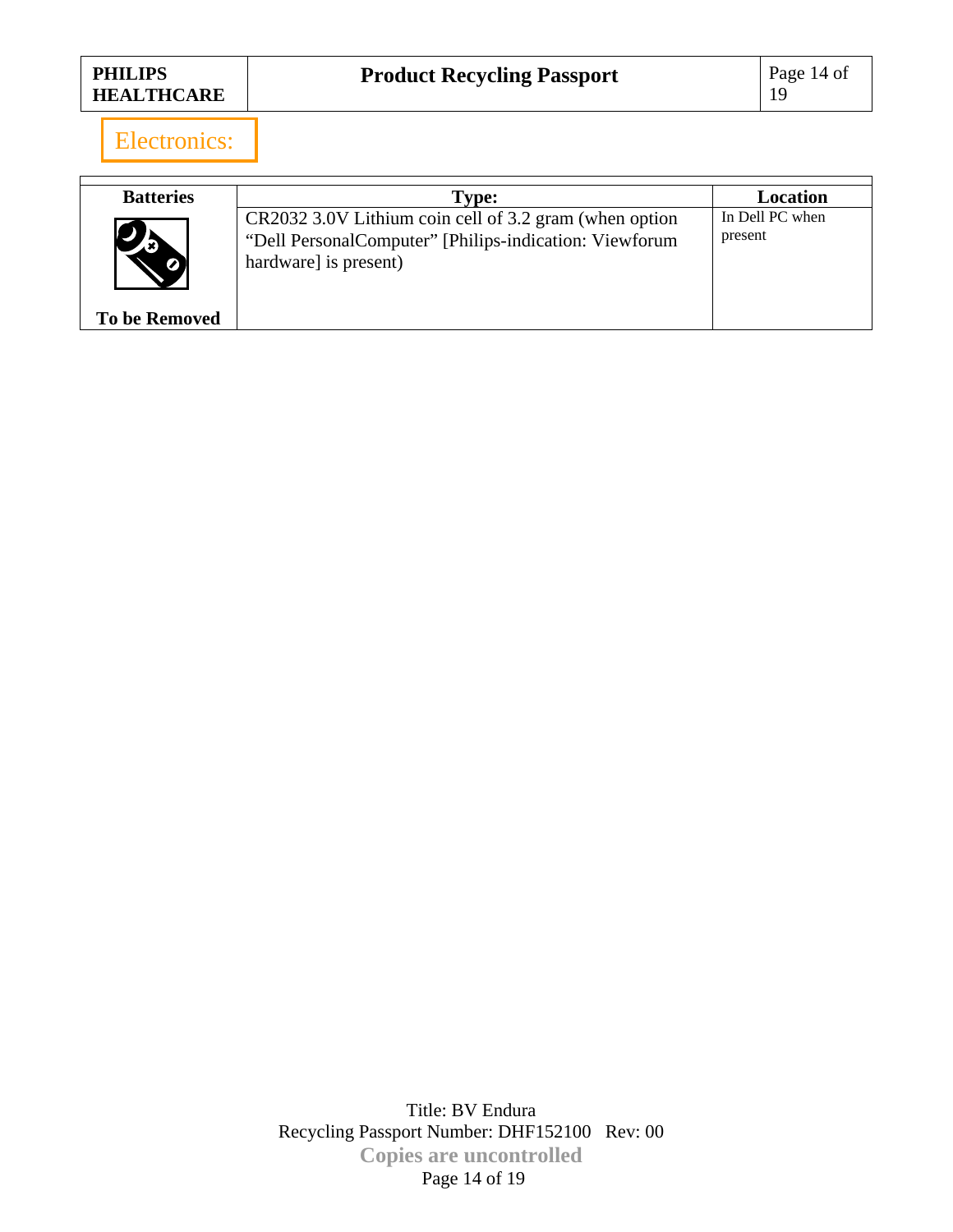### Display screens:

#### **FOLLOWING PAGES PROVIDE INFORMATION ON VARIOUS SCREENS POSSIBLY PRESENT IN THE SYSTEM.**

Title: BV Endura Recycling Passport Number: DHF152100 Rev: 00 **Copies are uncontrolled**  Page 15 of 19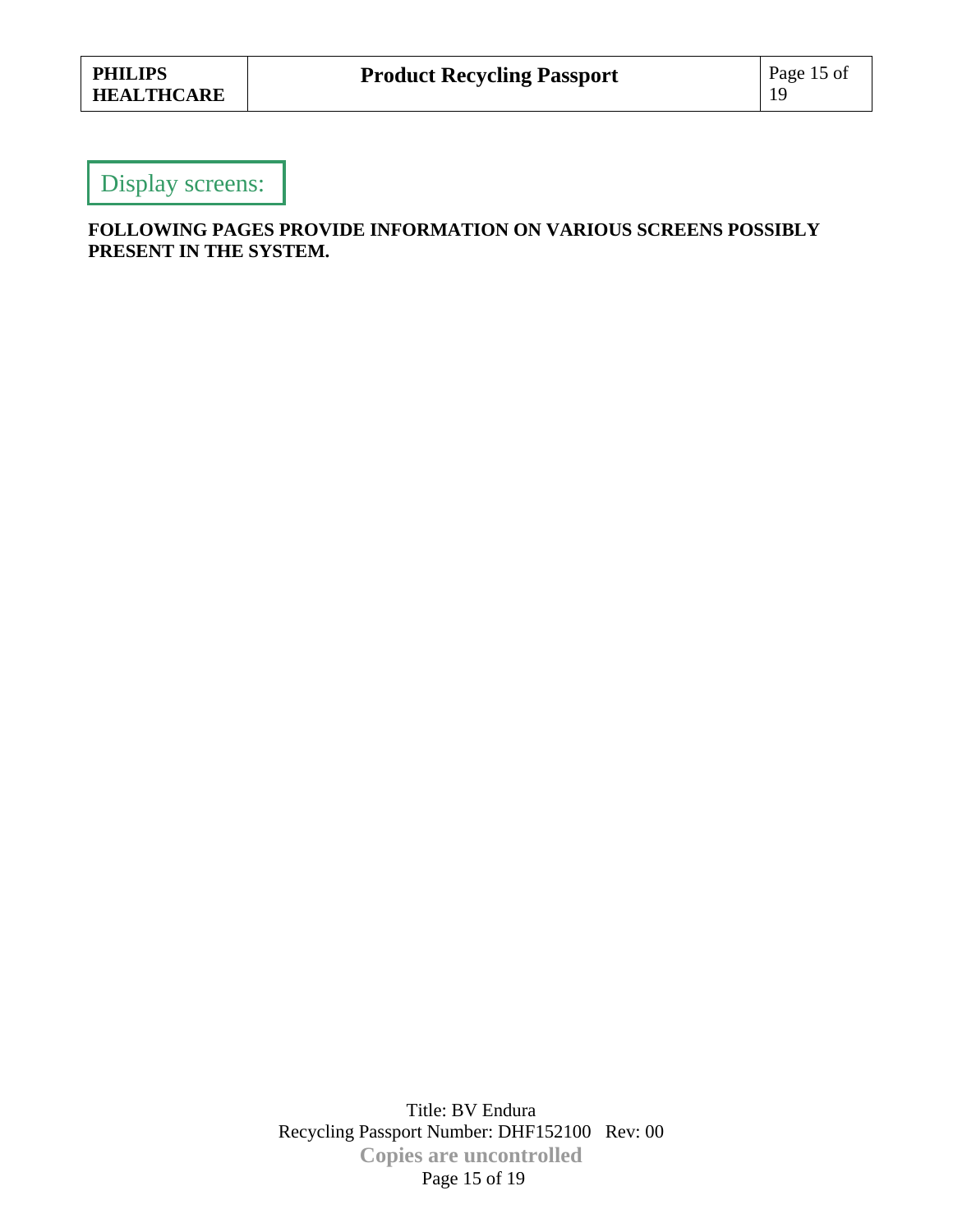### LCD screen FIMI MCL190-SB/ 9919-322-5204x

| <b>Hazardous</b>     | <b>Substances:</b>                                                  |                      | Location              |
|----------------------|---------------------------------------------------------------------|----------------------|-----------------------|
|                      | Type                                                                | <b>Ouantity</b>      |                       |
|                      | C <sub>d</sub>                                                      | RoHS compliant       |                       |
|                      | Hg                                                                  | RoHS compliant $(*)$ | Figure below (item 1) |
|                      | Pb                                                                  | RoHS compliant       |                       |
| <b>To be Removed</b> | $\overline{\text{Cr}^{6+}}$                                         | RoHS compliant       |                       |
|                      | <b>PBB</b>                                                          | RoHS compliant       |                       |
|                      | <b>PBDE</b>                                                         | RoHS compliant       |                       |
|                      | (*) Mercury is present in backlight lamps: $2.5mg \times 4$ lamps = |                      |                       |
|                      | 10 <sub>mg</sub>                                                    |                      |                       |



| <b>Material</b>               |                                    |                           |
|-------------------------------|------------------------------------|---------------------------|
| Fe                            | 1000 g                             | <b>Mechanical Chassis</b> |
| $\frac{\text{Al}}{\text{Cu}}$ | 680 g                              | <b>Mechanical Chassis</b> |
|                               | 50 <sub>g</sub>                    | Cables                    |
| <b>Plastics</b>               | 1285 g                             | Enclosure                 |
| Boards $(S^2 > 10cm^2)$       | $247 \text{ cm}^2 / 280 \text{ g}$ | S.M.P.S.                  |
|                               | $110 \text{ cm}^2 / 76 \text{ g}$  | Mother Board              |
|                               | 48 cm <sup>2</sup> / 20 g          | Keyboard                  |
| <b>LCD</b>                    | 3030 g                             | 19" LCD Panel             |

Title: BV Endura Recycling Passport Number: DHF152100 Rev: 00 **Copies are uncontrolled**  Page 16 of 19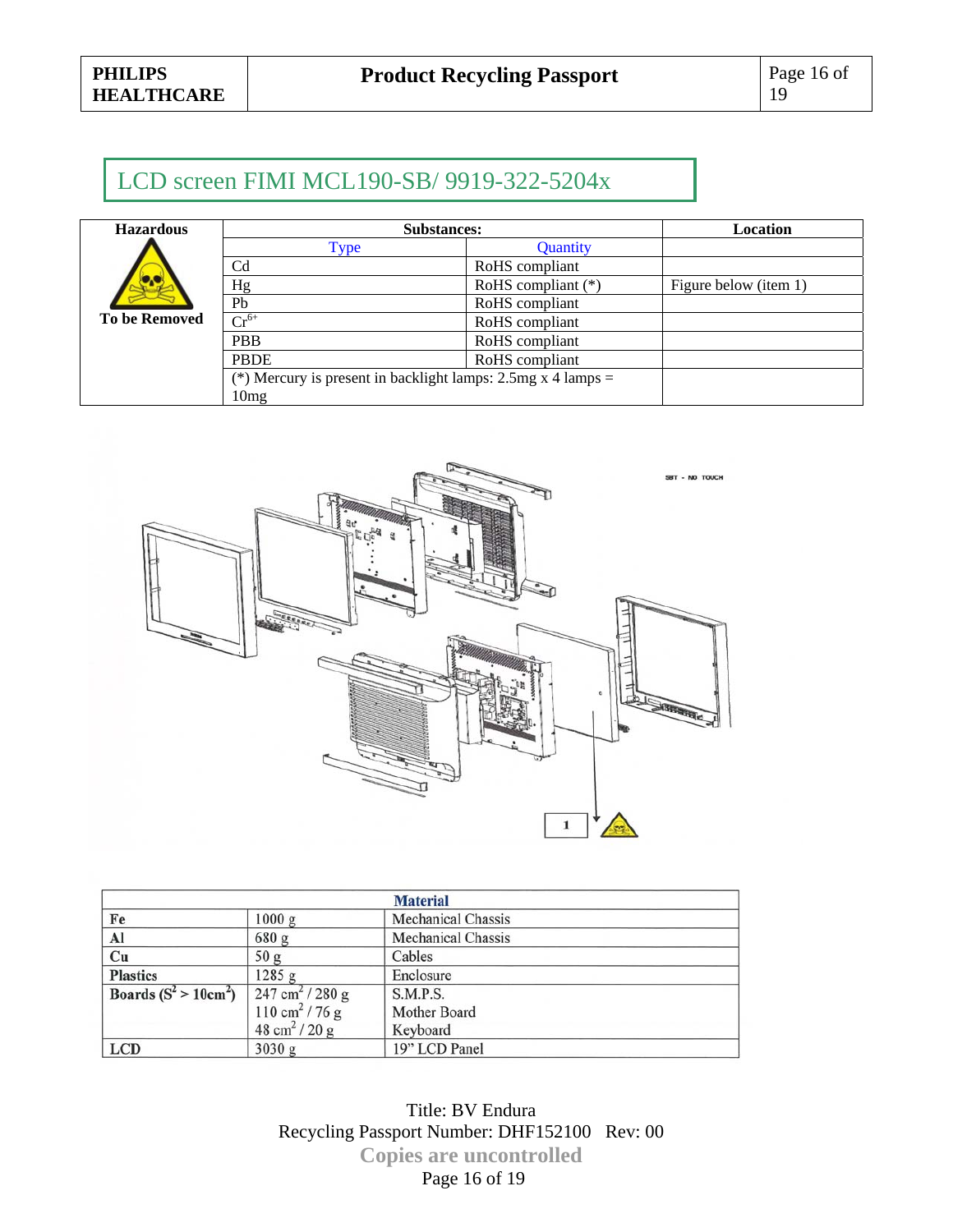# LCD screen FIMI MCL190-SBT/ 9919-322-5205x

| <b>Hazardous</b>     | <b>Substances:</b>                                                         |                      | <b>Location</b>       |
|----------------------|----------------------------------------------------------------------------|----------------------|-----------------------|
|                      | Type                                                                       | Quantity             |                       |
|                      | Cd                                                                         | RoHS compliant       |                       |
|                      | Hg                                                                         | RoHS compliant $(*)$ | Figure below (item 1) |
|                      | Pb                                                                         | RoHS compliant       |                       |
| <b>To be Removed</b> | $Cr^{6+}$                                                                  | RoHS compliant       |                       |
|                      | <b>PBB</b>                                                                 | RoHS compliant       |                       |
|                      | <b>PBDE</b>                                                                | RoHS compliant       |                       |
|                      | (*) Mercury is present in backlight lamps: $2.5mg \times 4$ lamps = $10mg$ |                      |                       |



| <b>Material</b>         |                                    |                           |  |
|-------------------------|------------------------------------|---------------------------|--|
| Fe                      | 1000 g                             | <b>Mechanical Chassis</b> |  |
| ${\bf Al}$              | 1080 g                             | <b>Mechanical Chassis</b> |  |
| $\mathbf{C}\mathbf{u}$  | 50 g                               | Cables                    |  |
| <b>Plastics</b>         | $1285$ g                           | Enclosure                 |  |
| Boards $(S^2 > 10cm^2)$ | $247 \text{ cm}^2 / 280 \text{ g}$ | <b>S.M.P.S.</b>           |  |
|                         | $110 \text{ cm}^2 / 76 \text{ g}$  | <b>Mother Board</b>       |  |
|                         | $48 \text{ cm}^2 / 20 \text{ g}$   | Keyboard                  |  |
|                         | $10.5 \text{ cm}^2 / 10 \text{ g}$ | <b>USB</b> Interface      |  |
|                         | $21 \text{ cm}^2 / 20 \text{ g}$   | <b>Touch Controller</b>   |  |
| <b>LCD</b>              | 3030 g                             | 19" LCD Panel             |  |

Title: BV Endura Recycling Passport Number: DHF152100 Rev: 00 **Copies are uncontrolled**  Page 17 of 19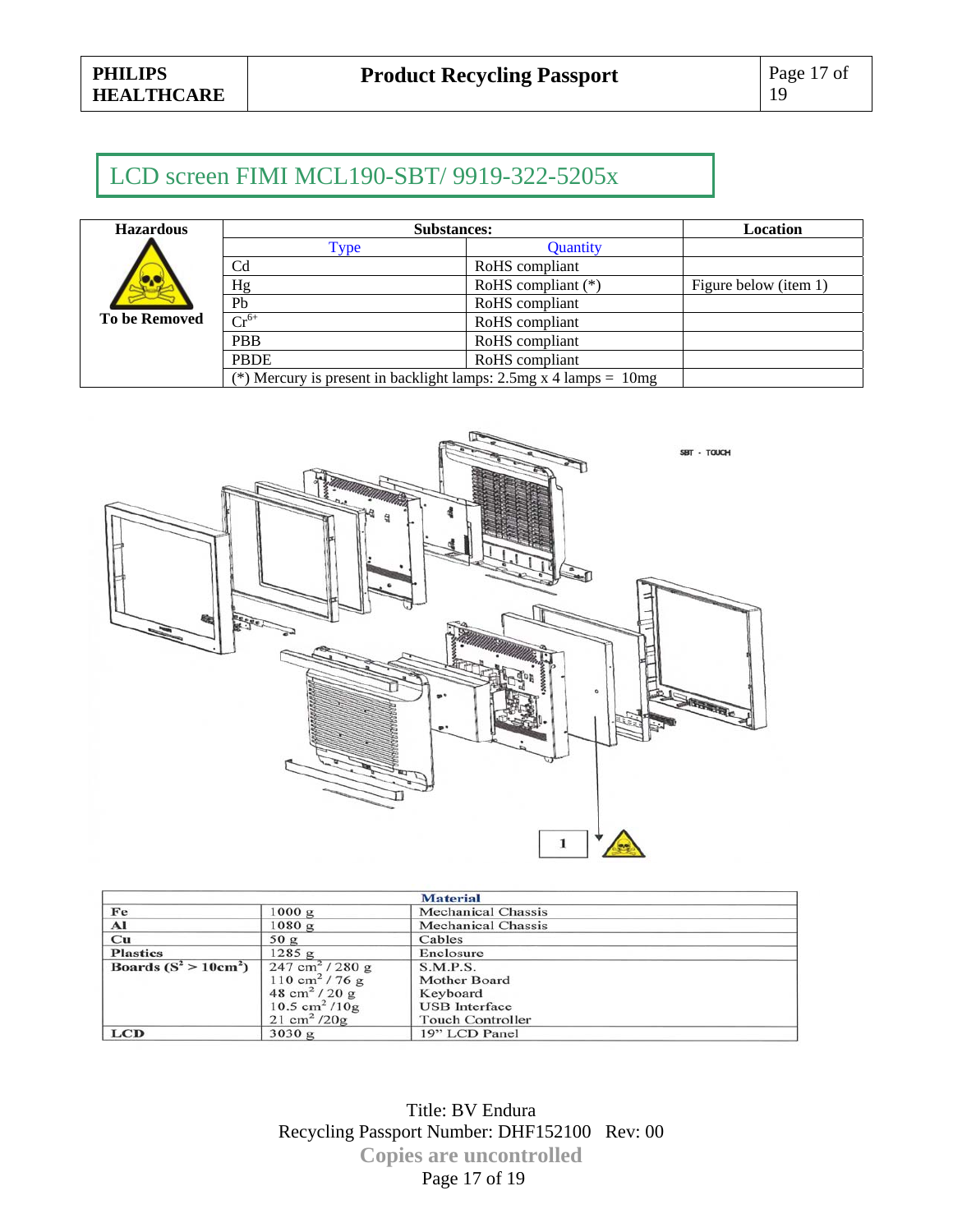# LCD screen FIMI MCL190-HB/ 9919-322-5206x

| <b>Hazardous</b>     | <b>Substances:</b>                                                          |                      | <b>Location</b>       |
|----------------------|-----------------------------------------------------------------------------|----------------------|-----------------------|
|                      | Type                                                                        | <b>Quantity</b>      |                       |
|                      | C <sub>d</sub>                                                              | RoHS compliant       |                       |
|                      | Hg                                                                          | RoHS compliant $(*)$ | Figure below (item 1) |
|                      | Pb                                                                          | RoHS compliant       |                       |
| <b>To be Removed</b> | $Cr^{6+}$                                                                   | RoHS compliant       |                       |
|                      | <b>PBB</b>                                                                  | RoHS compliant       |                       |
|                      | <b>PBDE</b>                                                                 | RoHS compliant       |                       |
|                      | (*) Mercury is present in backlight lamps: $2.5mg \times 14$ lamps = $35mg$ |                      |                       |



| <b>Material</b>         |                                    |                           |
|-------------------------|------------------------------------|---------------------------|
| Fe                      | 1425 g                             | <b>Mechanical Chassis</b> |
| Al                      | 657 g                              | <b>Mechanical Chassis</b> |
| Cu                      | 55 g                               | Cables                    |
| <b>Plastics</b>         | 1225 g                             | Enclosure                 |
| Boards $(S^2 > 10cm^2)$ | $161 \text{ cm}^2 / 512 \text{ g}$ | S.M.P.S.                  |
|                         | 201 cm <sup>2</sup> / 115 g        | Mother Board              |
|                         | 48 cm <sup>2</sup> / 48 g          | Keyboard                  |
|                         | $270 \text{ cm}^2 / 100 \text{g}$  | Inverter                  |
|                         | 60 g                               | Miscellaneous             |
| <b>LCD</b>              | 1700 g                             | 19" LCD Panel             |

Title: BV Endura Recycling Passport Number: DHF152100 Rev: 00 **Copies are uncontrolled**  Page 18 of 19